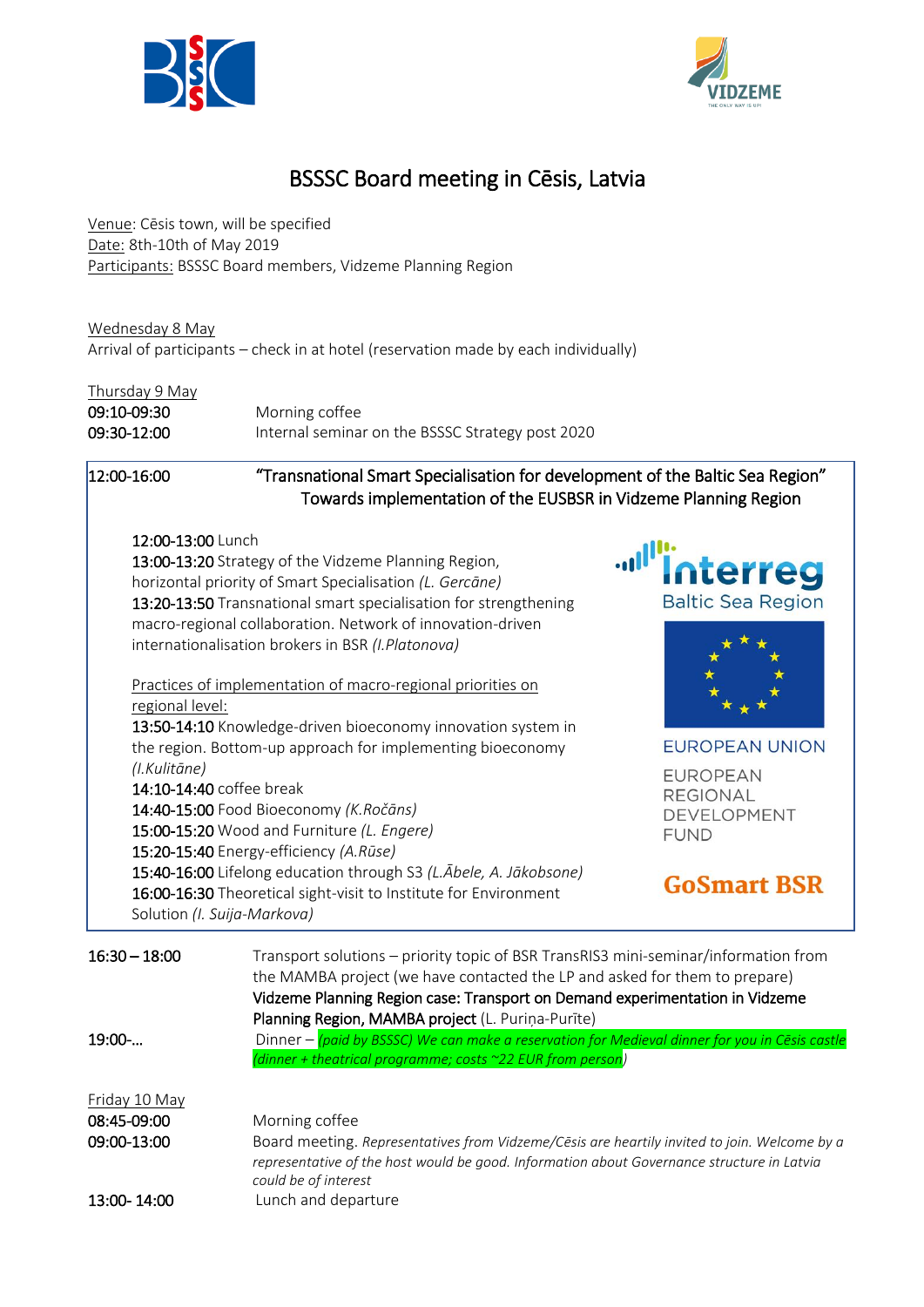



## Practical information

### Location

Meeting will be held in Cēsis town. Cēsis is one of the oldest towns in Latvia, this year we'll celebrate 813 years. We are located in the middle of Gauja National Park. Although quite small town, this is truly one of the most dependent towns in the regions because of the high-quality education system, well developed sports infrastructure, active culture life, strong tourism, high life quality. Our nature is rich with Sand cliffs & beautiful forests, but as you'll stay in the centre of the town, you at least have a chance to visit parks, Old town. See more on the town here:<http://turisms.cesis.lv/en/>. Main office of Vidzeme Planning Region is also located in Cēsis, other office is located in Valmiera city.



### Hotels

I suggest choosing [Hotel Cēsis](https://www.booking.com/hotel/lv/kolonna-cesis.html?aid=810269), [Hotel Gustavs](https://www.booking.com/hotel/lv/gustavs.en-gb.html?aid=810269;sid=8ff8367f419db5919c19abd15d349043;dest_id=-3207702;dest_type=city;dist=0;group_adults=2;hapos=10;hpos=10;room1=A%2CA;sb_price_type=total;sr_order=popularity;srepoch=1549644102;srpvid=2bed7563d53a0172;type=total;ucfs=1&#hotelTmpl) or [Hotel K](https://www.booking.com/hotel/lv/katrina.en-gb.html?aid=810269;sid=8ff8367f419db5919c19abd15d349043;dest_id=-3207702;dest_type=city;dist=0;group_adults=2;hapos=2;hpos=2;room1=A%2CA;sb_price_type=total;sr_order=popularity;srepoch=1549644102;srpvid=2bed7563d53a0172;type=total;ucfs=1&#hotelTmpl)atrīna. (*If you choose Gustavs, then you must go first to Katrina for the keys – they are connected and located next to each other*) They are all located in the town centre. Hotel Cēsis is closer to bus/train station, ~5min walking distance, Katrina/Gustavs ~10min walking distance. Please, choose room with breakfast.

### Transport

*There might be ordered group bus for BSSSC board (currently on discussion), but in case you must use public transport, follow this instruction:*

If you choose to use airplane, after flight, you must take bus No.22 from airport to Riga Bus Station (AUTOOSTA) that goes like every 20minutes or so. Prepare 2 Euros in cash for ticket. Or buy ticket in airport Narvesen kiosk. Bus goes 25-40min, depending on how busy traffic is.

Then walk for 2 min to bus station platforms that are behind like a wall. You must go underground and cross the street. It is very close. Congrats, you are in the BUS STATION (AUTOOSTA) now!